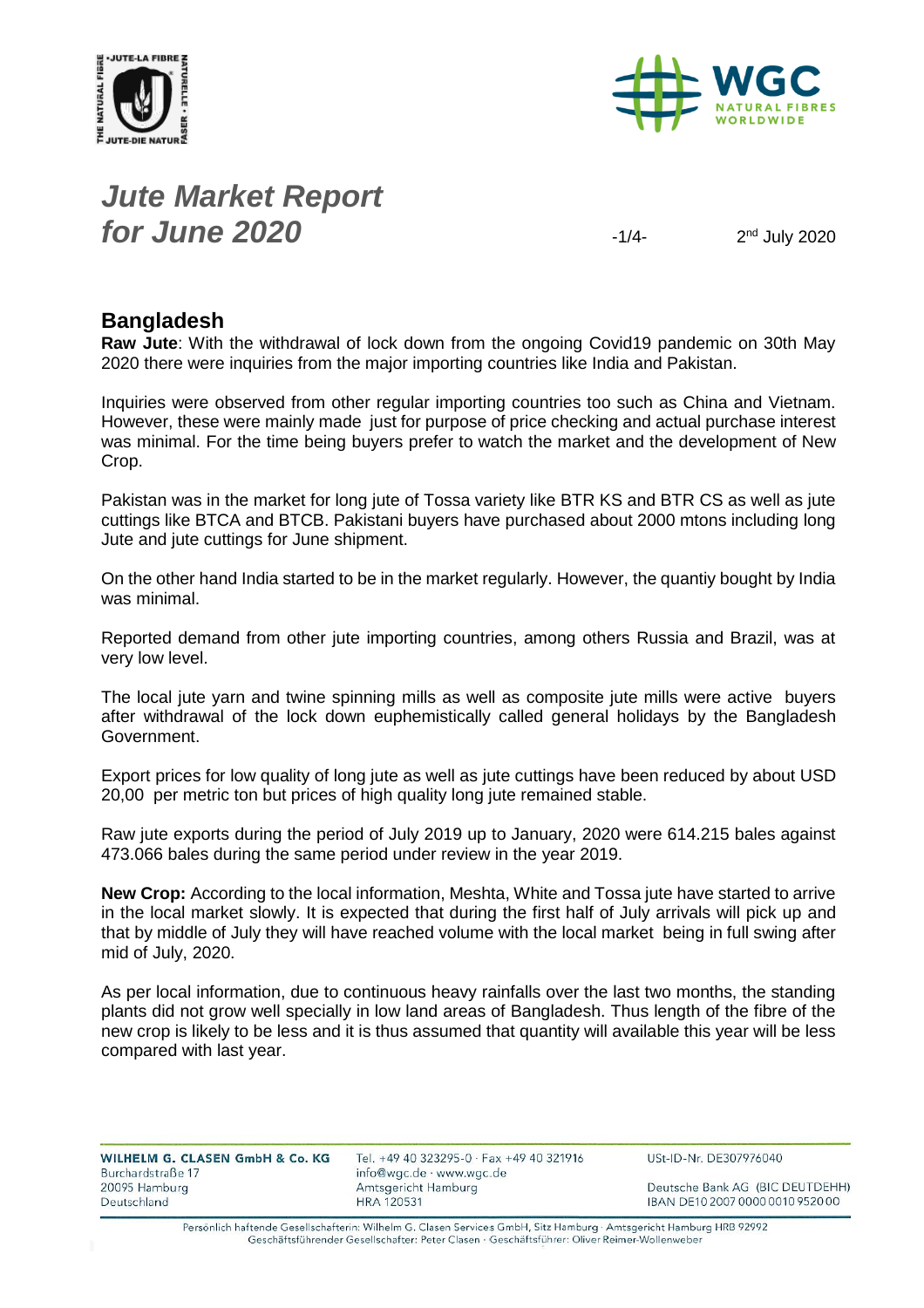



# *Jute Market Report for June 2020*  $\frac{1}{2}$

 $2<sup>nd</sup>$  July 2020

**Weather conditions**: Sometimes moderate rainfalls, sometimes heavy rainfalls with alternate sunshine were observed throughout the month under review. At the end of the month, due to heavy rainfall there was flooding in low land areas of Bangladesh.

Heavy onrush of water from hilly areas from upstream have already inundated most of the districts in the northern and eastern regions of the country.

Low lying and char areas and crop fields in Kurigram, Gaibandha, Bogra, Sylhet, Sirajganj, Tangail Sunamganj, Lalmonirhat, Nilphamari, and Jamalpur, have been flooded while thousands of people have been left stranded.

Under these circumstances, people are enduring a lot of hardship with the added risk and fear of corona virus infection which continues to spread.

District Department of Agricultural Extension Department (DAE) sources said that jute on 1,075 hectares already have been damaged.

The Flood Forecasting and Warning Centre (FFWC) are saying that flood situation in the country may worsen over next 4-5 days and 20 districts likely to be affected. FFWC also said that rainfall will increase across the country in the next two to three days, only to worsen the ongoing flood situation.

It is also assumed that the flooding may spread to some central districts like Faridpur, Madaripur, Shariatpur, Rajbari, and Munshiganj in a couple of days, as water levels continue to rise in the next four to five days.

**Jute Yarn and Twine**: There was export demand for both high and low quality of Jute yarn and twine from regular importing countries like Turkey, Iran and other Middle East countries. After the gradual withdrawal of lock down in India, import demand from the latter country progressively increased.

Increase in regular import demand from China, Vietnam and Russia was noticeable. Buyers in Europe and Africa were reported to be active in the market and they purchased as per their requirements.

Local demand continuously increased both for Sacking and Hessian quality of jute yarn for packaging purposes.

During the month under review jute yarn and twine spinning mills were endeavouring to follow the new MEP (Minimum Export Prices) announced by BJSA.

| WILHELM G. CLASEN GmbH & Co. KG<br>Burchardstraße 17 | Tel. +49 40 323295-0 · Fax +49 40 321916<br>info@wgc.de · www.wgc.de | USt-ID-Nr. DE307976040           |
|------------------------------------------------------|----------------------------------------------------------------------|----------------------------------|
| 20095 Hamburg                                        | Amtsgericht Hamburg                                                  | Deutsche Bank AG (BIC DEUTDEHH)  |
| Deutschland                                          | <b>HRA 120531</b>                                                    | IBAN DE10 2007 0000 0010 9520 00 |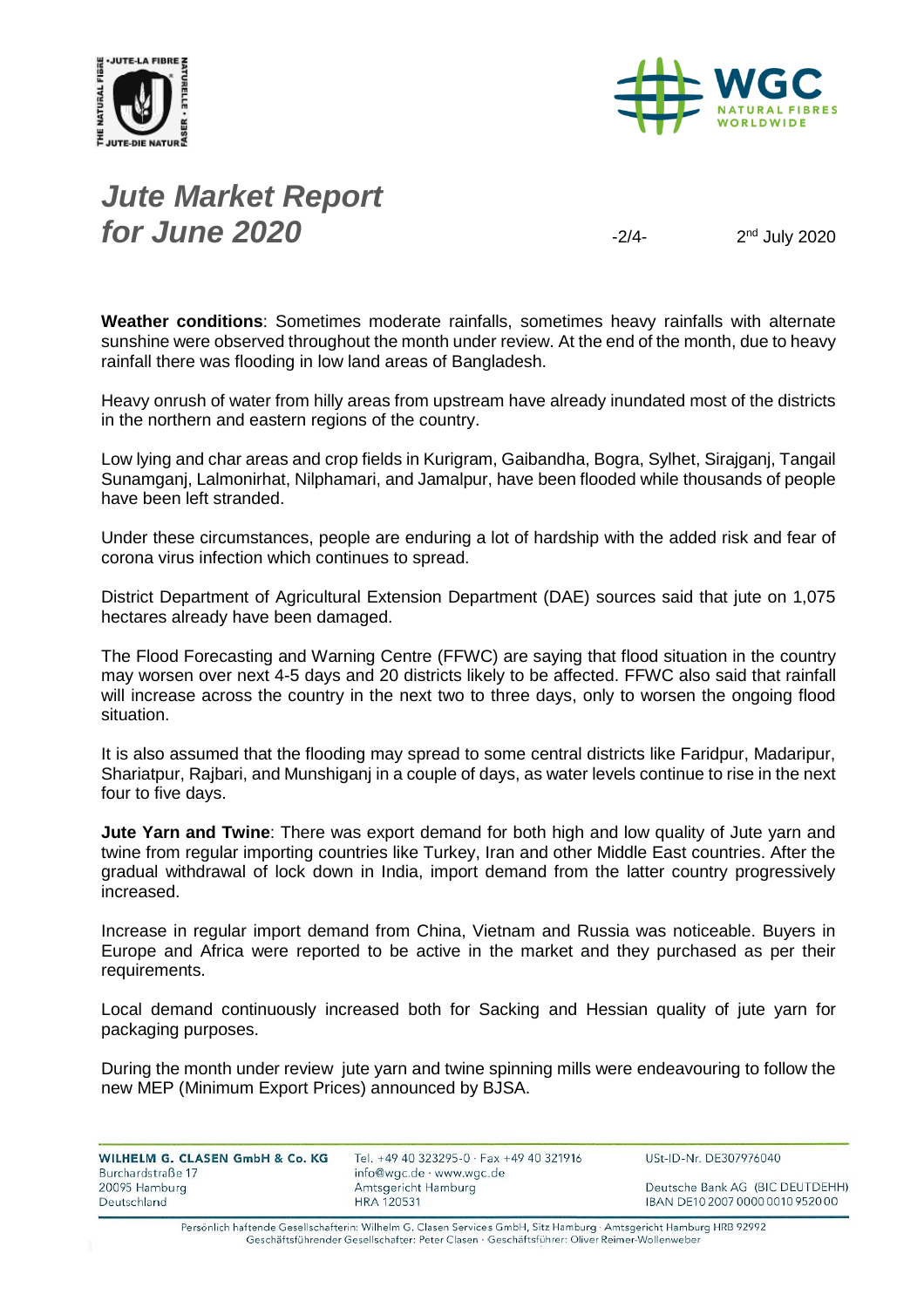



# *Jute Market Report for June 2020*  $\frac{3}{4}$

 $2<sup>nd</sup>$  July 2020

Situation of jute yarn/ twine and spinning mills and composite jute mills in Bangladesh: According to the local information, due to shortage of raw material some insolvent mills have been closed. Besides due to the ongoing outbreak and spread of the Covid19 pandemy, presence of labour in the mills is inadequate. In this situation some mills have been compelled to run their operations in two shifts instead of three shifts.

**Jute Goods**: Regular export demand of finished goods observed increased for Hessians and Sackings from african countries, China and Vietnam. Import demand from Europe, Australia and the USA appreciated during the month under review.

Jute CBC demand from the regular importing countries like Europe, UK and Japan increased during the month under review.

Export prices during the month under review have increased as follows:

| Hessians: | approx. $2\%$ |
|-----------|---------------|
| Sackings: | approx. $2\%$ |
| CBC:      | approx. $3\%$ |

**BJMC**: The Government of Bangladesh has decided to shut down the operation of the 25 ailing jute mills run by state owned Bangladesh Jute Mills Corporation (BJMC) due to huge amounts of recurring losses year after year. BJMC incurred losses in 44 years out of 48 after 1972-73 fiscal year. The cumulative loss of the BJMC stood at BDT 106.74 billion in 2018-19 fiscal year since 1972. The jute mills are to be shut this month and are to be reopened under what is termed publicprivate partnership (PPP) within next six months, if everything goes well. Some 25.000 permanent workers of BJMC Jute Mills will be given a "golden handshake" while dues and other retirement benefits of around 9.000 workers who already retired would also be paid by September.

In this context it may be recalled that the past immediate Minister of Finance Mr. Abul Maal Abdul Muhith pleaded for closure of BJMC run jute mills time and again during his tenure ending in December 2018 since BJMC jute mills were incurring staggering losses year after year which were unsustainable for the country. However, at the time BJMC was still considered by the Government of Bangladesh to be a sacred cow and nobody listened to him.

**COVID19 Pandemy**: Despite all efforts the Bangladesh Government has not yet succeeded to arrest the spread and contain the pandemy and this particularly felt in the greater region of Dhaka causing a lot o hardship to the population and very negatively interfering with public life and working lives. Some people say that the situation is worsening and they cannot see the curve flattening in the near future.

| WILHELM G. CLASEN GmbH & Co. KG<br>Burchardstraße 17 | Tel. +49 40 323295-0 · Fax +49 40 321916<br>info@wgc.de · www.wgc.de | USt-ID-Nr. DE307976040           |
|------------------------------------------------------|----------------------------------------------------------------------|----------------------------------|
| 20095 Hamburg                                        | Amtsgericht Hamburg                                                  | Deutsche Bank AG (BIC DEUTDEHH)  |
| Deutschland                                          | <b>HRA 120531</b>                                                    | IBAN DE10 2007 0000 0010 9520 00 |